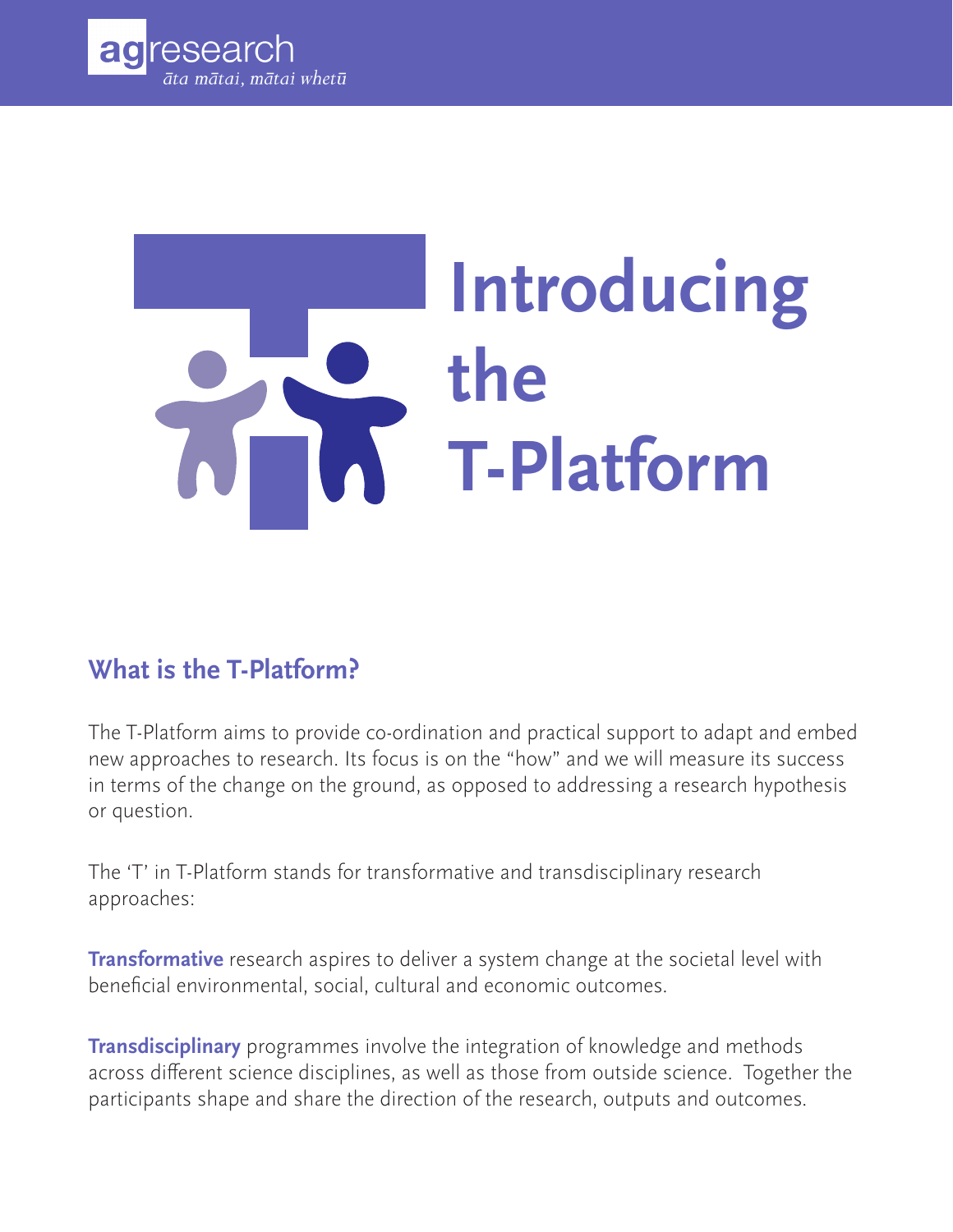The T-Platform will contribute to a big overall vision – enabling the transition to a sustainable agri-food system in Aotearoa New Zealand. This will be done through supporting and enabling AgResearch researchers and research partners to:

Successfully engage in the **design and delivery of transdisciplinary research practices** to address **complex problems or challenges**, in ways that acknowledge **societal, cultural, and ethical values as critical factors** of a **transition** towards a more **sustainable agri-food system** in Aotearoa New Zealand.

#### **Why is the T-Platform needed?**

- Increasingly complex societal issues (e.g. climate change), in a time of rapid change, require radically different approaches to innovation and research.
- The NZ agri-food sector is transitioning towards more sustainable food production systems, yet the role of the researcher and the research organisation in the transition is often unclear.
- There is increased demand by the public, Māori partners and stakeholders for more values-based research approaches that deliver societal, cultural, environmental, and economic outcomes.
- Integrated (including transdisciplinary) approaches, where representatives of multiple perspectives collaborate to find and implement solutions together, are suited to responding to complex issues but require researchers and research organisations to work differently.

#### **The T-Platform will help to respond to this by:**

- Providing support to build individual, organisational, and 'in time' systems capacity and capability (including soft skills) to respond to a rapidly evolving innovation landscape.
- Practically equipping AgResearch researchers, partners, and stakeholders to design and deliver the type of programmes that respond to these complex societal challenges.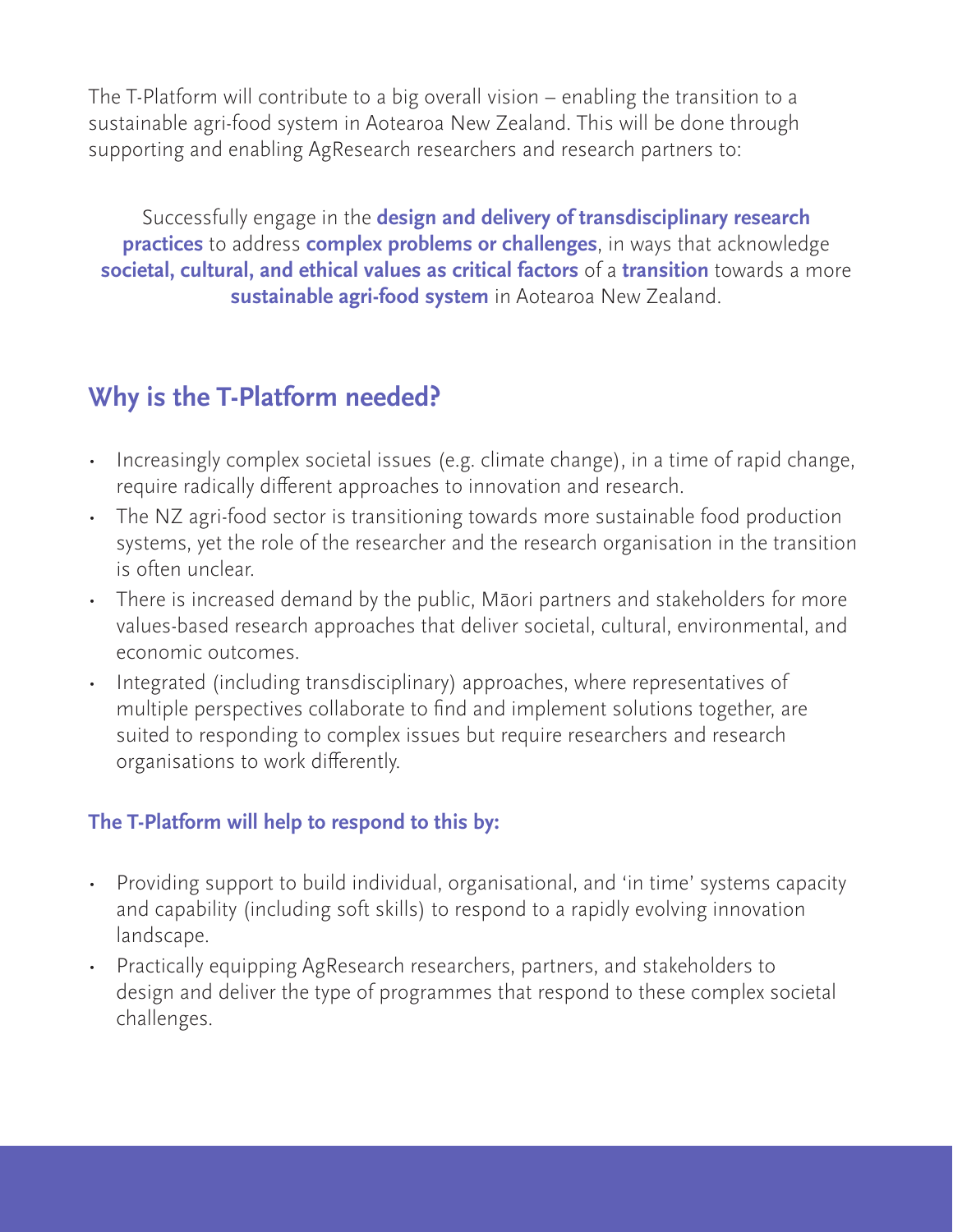### **The T-Platform has five objectives:**



**Enhance capacity and capability** of AgResearch staff and partners to lead and participate in integrated research programmes.



**Link and connect** between existing and new related initiatives in AgResearch and beyond.

Equip AgResearch and its partners to **engage with and help shape the transition towards a more sustainable agri-food system.**



3

Build capacity and capability that will develop and strengthen our relationships with **Māori partners and Te Ao Māori**, in partnership with other AgResearch groups and initiatives

**Monitor, evaluate, reflect, and learn from what is working and what is not**  within an AgResearch context and to share this within and external to the organisation.

#### **Who is it for?**

The initial focus (during 2022 and 2023) is supporting AgResearch's Integrated Initiatives and Platforms Portfolio, and other larger research programmes – the researchers involved and their stakeholders and partners.

However, we will work collaboratively, both nationally and internationally, to use this platform as a springboard to drive national and international conversations around the processes that bring about transformative change.